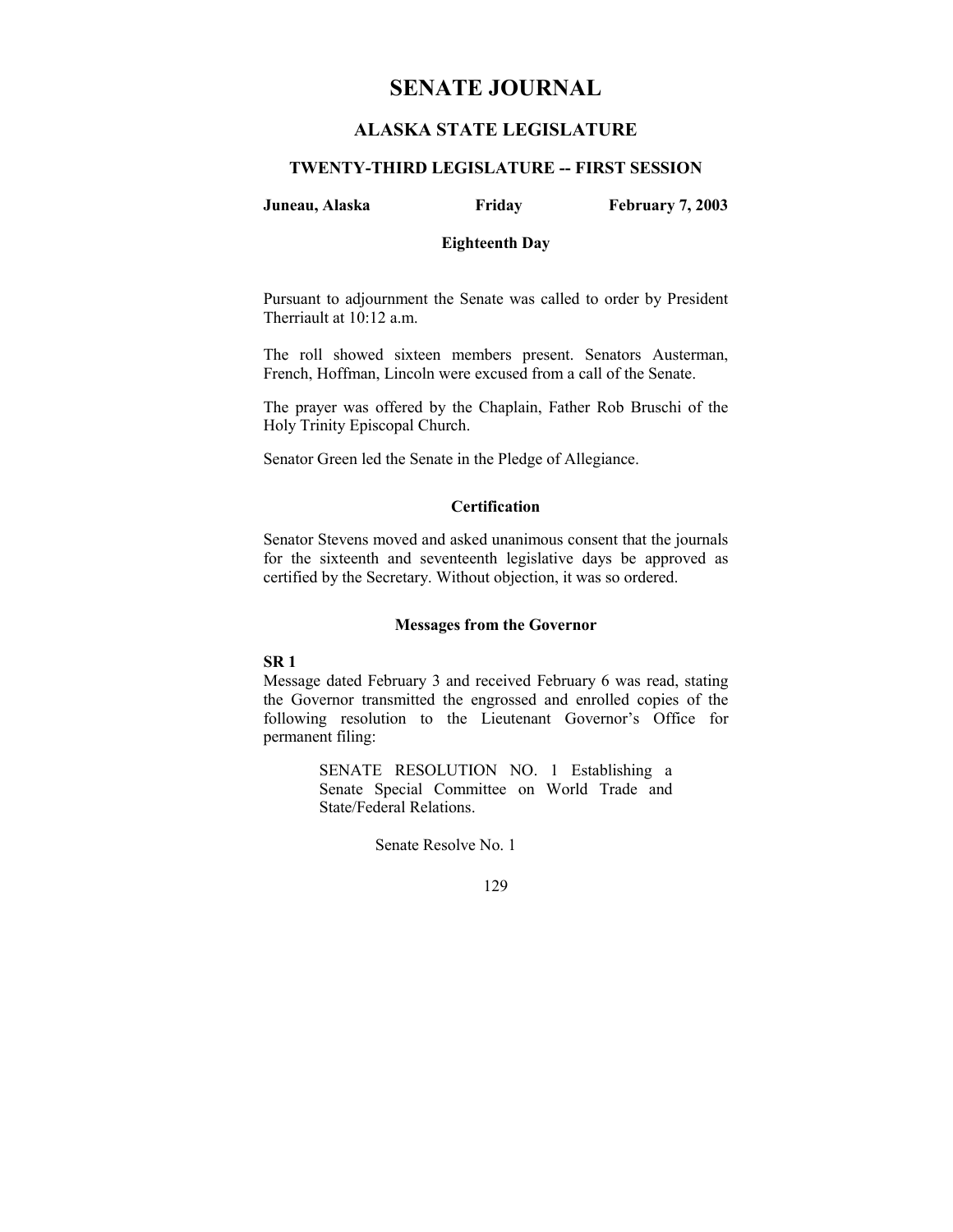#### **Messages from the House**

Message dated February 5 was read, stating the House passed and transmitted for consideration:

#### **First Reading and Reference of House Bills**

#### **HB 45**

HOUSE BILL NO. 45 BY REPRESENTATIVES WEYHRAUCH, Gruenberg, Morgan, Anderson, Joule, Cissna, Kerttula, Stevens, Seaton, Moses, Wilson, Harris, Guttenberg, Croft, Meyer, entitled:

> "An Act adding a second verse to the official Alaska state song."

was read the first time and referred to the State Affairs and Finance Committees.

#### **Standing Committee Reports**

Report dated February 5 was read, stating:

In accordance with AS 39.05.080, the Senate Community and Regional Affairs Committee reviewed the following and recommends the appointment be forwarded to a joint session for consideration:

## **Commissioner - Department of Community and Economic Development**

Edgar Blatchford

There were no stated objections to the confirmation of the named individual by committee members. This does not reflect an intent by any of the members to vote for or against him during any further sessions.

Signing the report: Senator Wagoner, Chair; Senators Austerman, Taylor, Elton, Lincoln.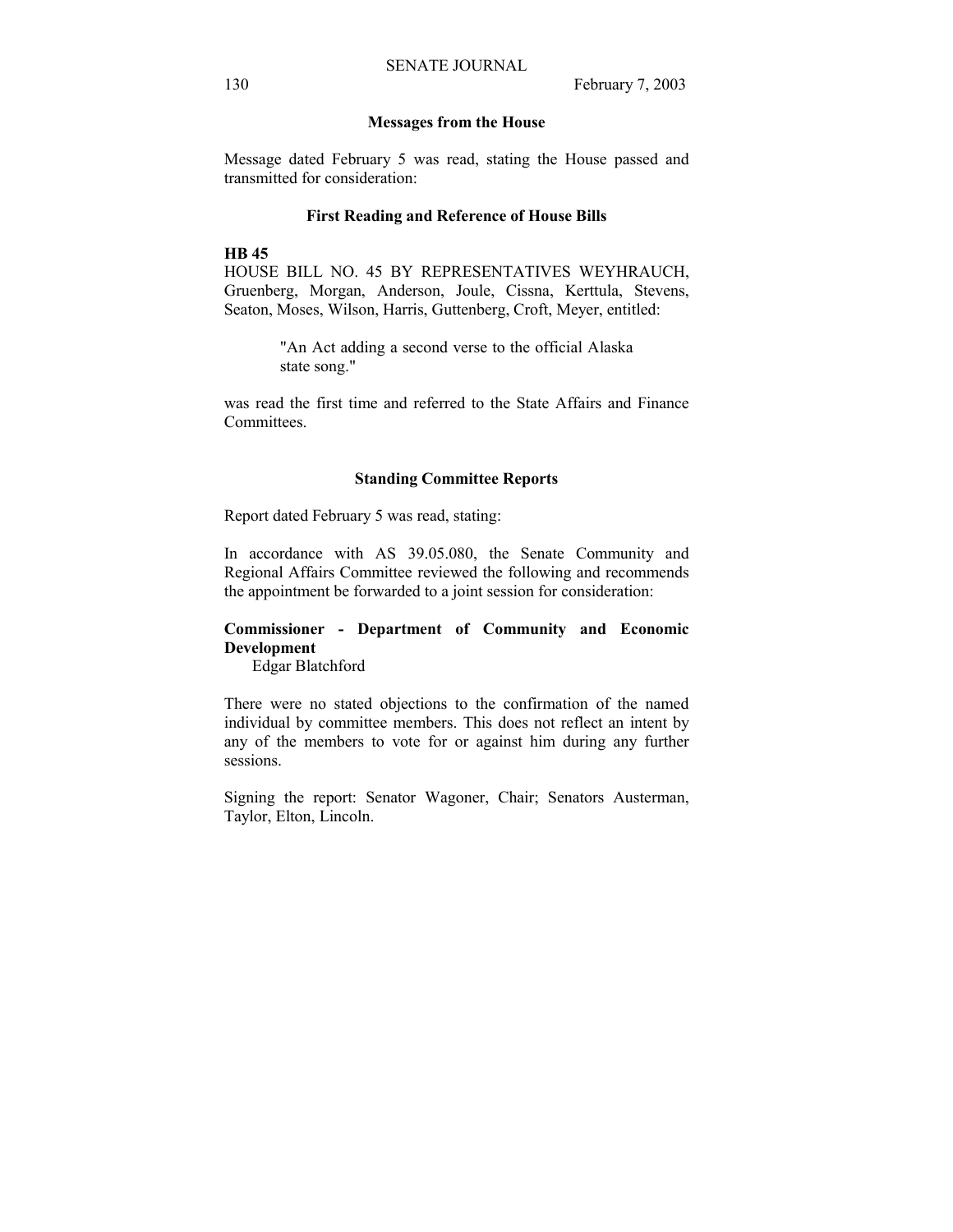February 7, 2003 131

Report dated February 5 was read, stating:

In accordance with AS 39.05.080, the Senate Resources Committee reviewed the following and recommends the appointments be forwarded to a joint session for consideration:

## **Board of Game**

 Pete Buist Michael R. Fleagle Cliff Judkins Sharon McLeod-Everette Ron Somerville Ted Spraker

This does not reflect an intent by any of the members to vote for or against the individuals during any further sessions.

Signing the report: Senator Ogan, Chair; Senators Wagoner, Dyson, Seekins, Stevens, Lincoln, Elton.

Report dated February 5 was read, stating:

In accordance with AS 39.05.080, the Senate Resources Committee reviewed the following and recommends the appointment be forwarded to a joint session for consideration:

## **Commissioner - Department of Environmental Conservation**  Ernesta Ballard

There were no stated objections to the confirmation of the named individual by committee members. This does not reflect an intent by any of the members to vote for or against the individual during any further sessions.

Signing the report: Senator Ogan, Chair; Senators Wagoner, Dyson, Seekins, Stevens, Lincoln, Elton.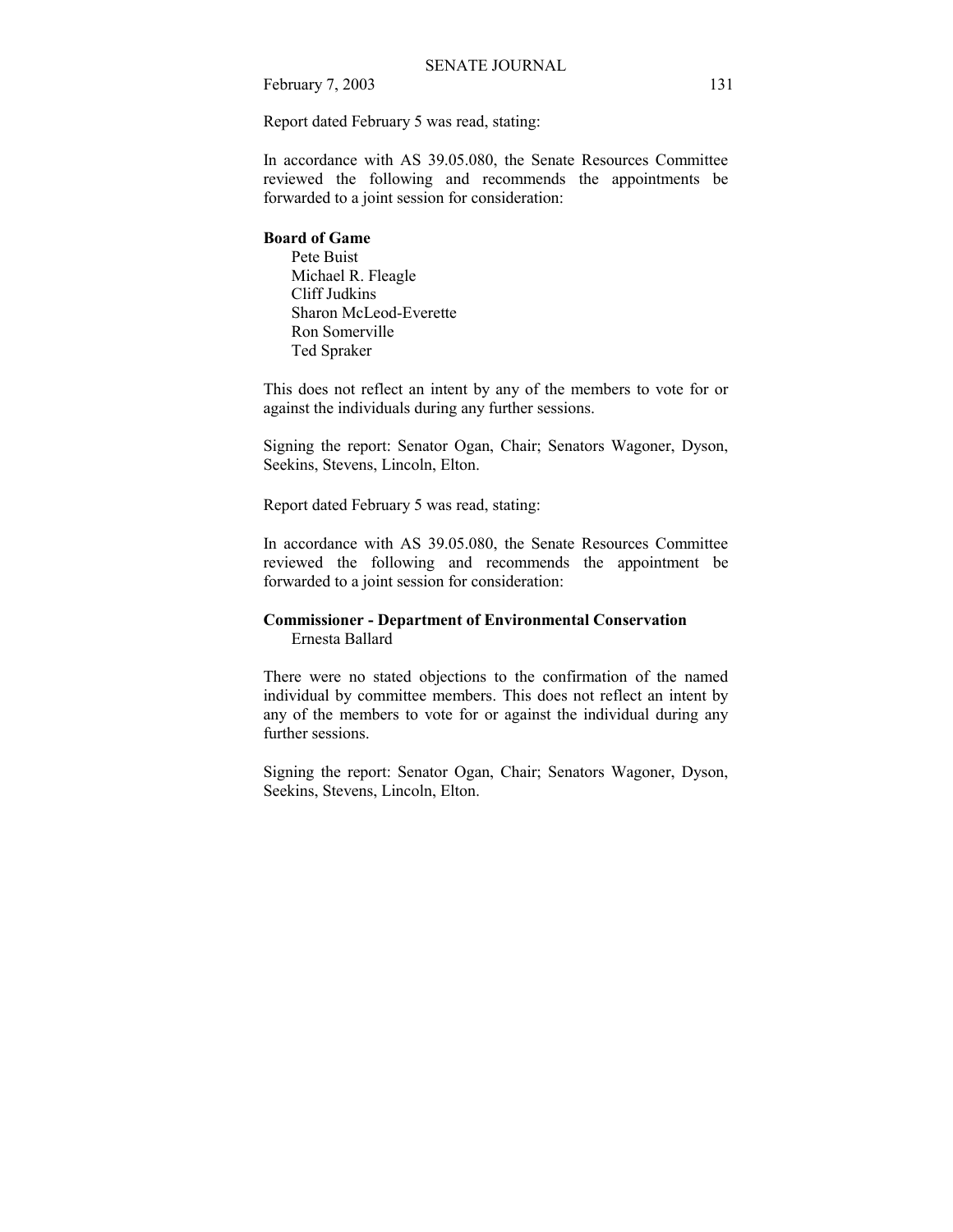## **Introduction and Reference of Senate Resolutions**

## **SCR 3**

SENATE CONCURRENT RESOLUTION NO. 3 BY SENATOR STEVENS,

> Extending the termination date of the Joint Legislative Salmon Industry Task Force until 2005.

was read the first time and referred to the Resources Committee.

## **SJR 7**

SENATE JOINT RESOLUTION NO. 7 BY THE SENATE SPECIAL COMMITTEE ON WORLD TRADE AND STATE/FEDERAL RELATIONS,

> Expressing support for Vancouver, British Columbia's, bid for the 2010 Olympic Winter Games and the Paralympic Winter Games.

was read the first time and referred to the Labor and Commerce and State Affairs Committees.

## **Introduction and Reference of Senate Bills**

#### **SB 60**

SENATE BILL NO. 60 BY SENATOR GUESS, entitled:

"An Act relating to adoption and use of a unified permit application form by the natural resource agencies; and repealing the Environmental Procedures Coordination Act."

was read the first time and referred to the Resources and Finance Committees.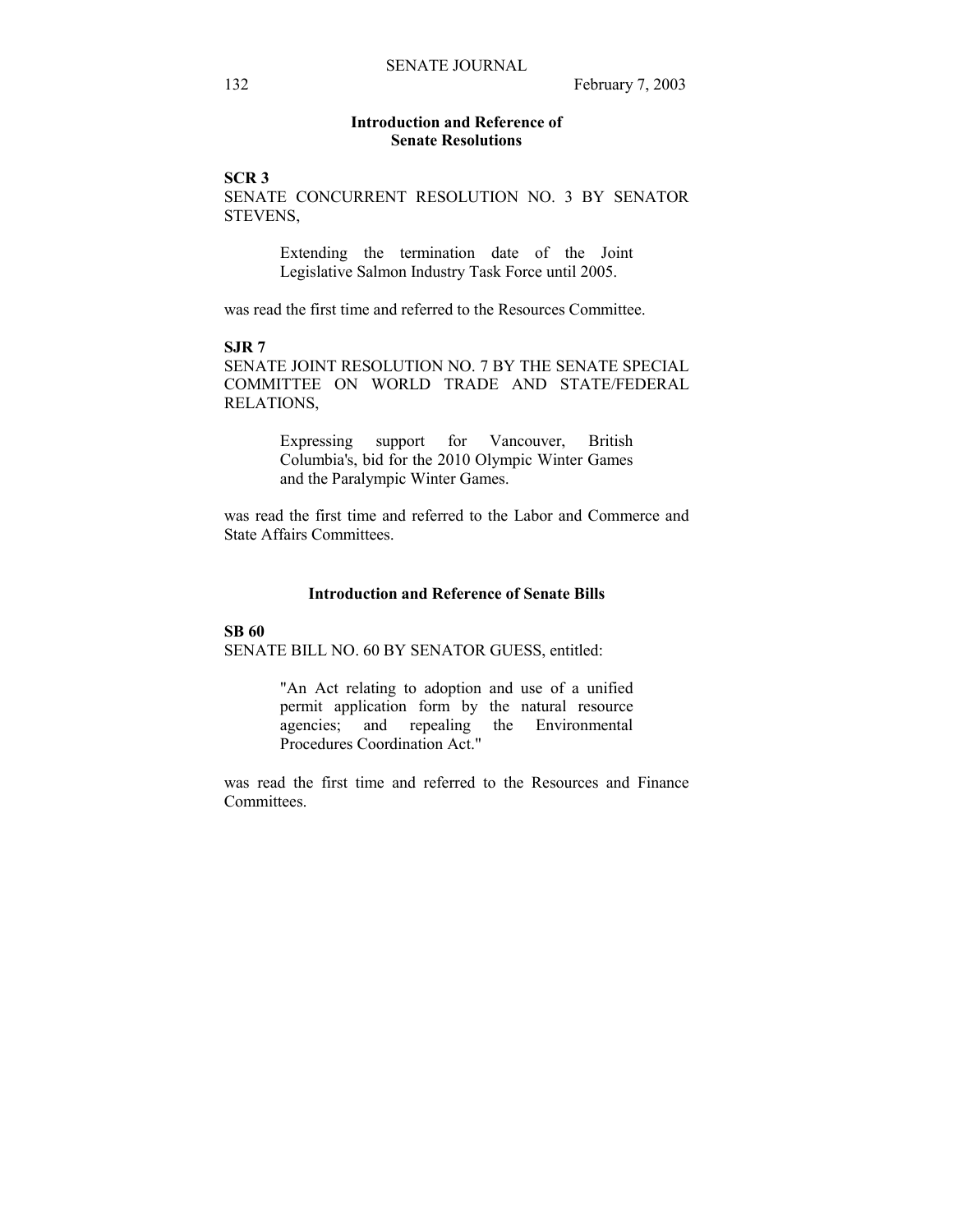February 7, 2003 133

### **SB 61**

SENATE BILL NO. 61 BY SENATOR WAGONER, entitled:

"An Act relating to commercial fishing permit brokers; and providing for an effective date."

was read the first time and referred to the Labor and Commerce and Resources Committees.

#### **SB 62**

SENATE BILL NO. 62 BY THE SENATE COMMUNITY AND REGIONAL AFFAIRS COMMITTEE, entitled:

> "An Act extending the termination date of the Alaska regional economic assistance program; and providing for an effective date."

was read the first time and referred to the Community and Regional Affairs and Finance Committees.

#### **SB 63**

SENATE BILL NO. 63 BY THE SENATE COMMUNITY AND REGIONAL AFFAIRS COMMITTEE, entitled:

> "An Act relating to municipal property taxation in annexed and detached areas; and providing for an effective date."

was read the first time and referred to the Community and Regional Affairs and State Affairs Committees.

#### **SB 64**

SENATE BILL NO. 64 BY SENATORS FRENCH, Ellis, Elton, entitled:

> "An Act requiring certain consumer reporting agencies to provide individuals with certain information without charge."

was read the first time and referred to the Labor and Commerce and Judiciary Committees.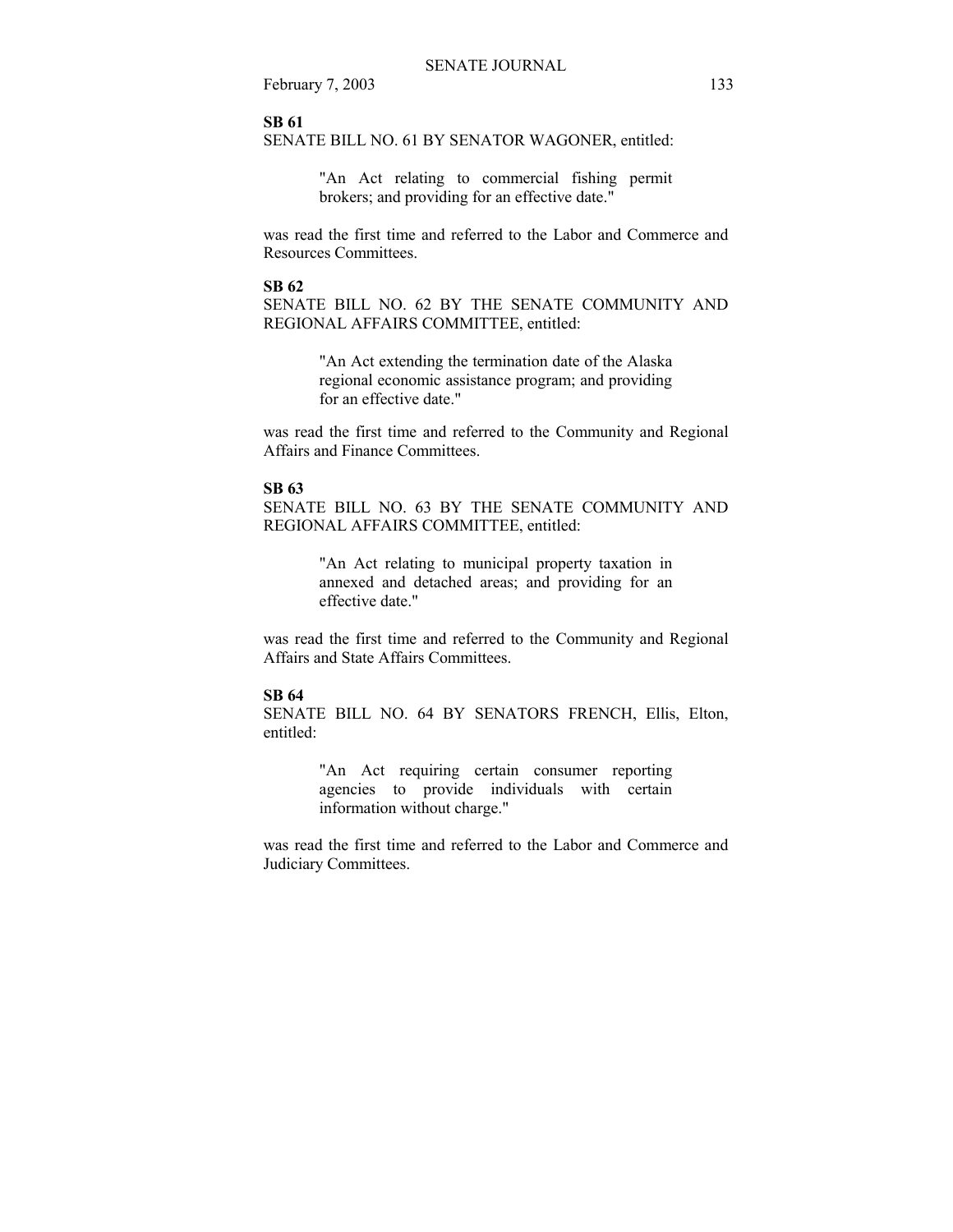## **Consideration of the Calendar**

#### **Second Reading of Senate Resolutions**

**SJR 4**

SENATE JOINT RESOLUTION NO. 4 Urging the United States Congress to pass legislation to open the coastal plain of the Arctic National Wildlife Refuge, Alaska, to oil and gas exploration, development, and production, was read the second time.

Senators Taylor, Ogan moved and asked unanimous consent to be shown as cosponsors on the resolution. Without objection, it was so ordered.

Senator Stevens moved and asked unanimous consent that the resolution be considered engrossed, advanced to third reading and placed on final passage. Without objection, it was so ordered.

SENATE JOINT RESOLUTION NO. 4 was read the third time.

The question being: "Shall SENATE JOINT RESOLUTION NO. 4 Urging the United States Congress to pass legislation to open the coastal plain of the Arctic National Wildlife Refuge, Alaska, to oil and gas exploration, development, and production, pass the Senate?" The roll was taken with the following result:

SJR 4

Third Reading - Final Passage

### **YEAS: 15 NAYS: 1 EXCUSED: 4 ABSENT: 0**

Yeas: Bunde, Cowdery, Davis, Dyson, Ellis, Green, Guess, Ogan, Olson, Seekins, Stevens B, Taylor, Therriault, Wagoner, Wilken

Nays: Elton

Excused: Austerman, French, Hoffman, Lincoln

and so, SENATE JOINT RESOLUTION NO. 4 passed the Senate.

Senator Elton gave notice of reconsideration.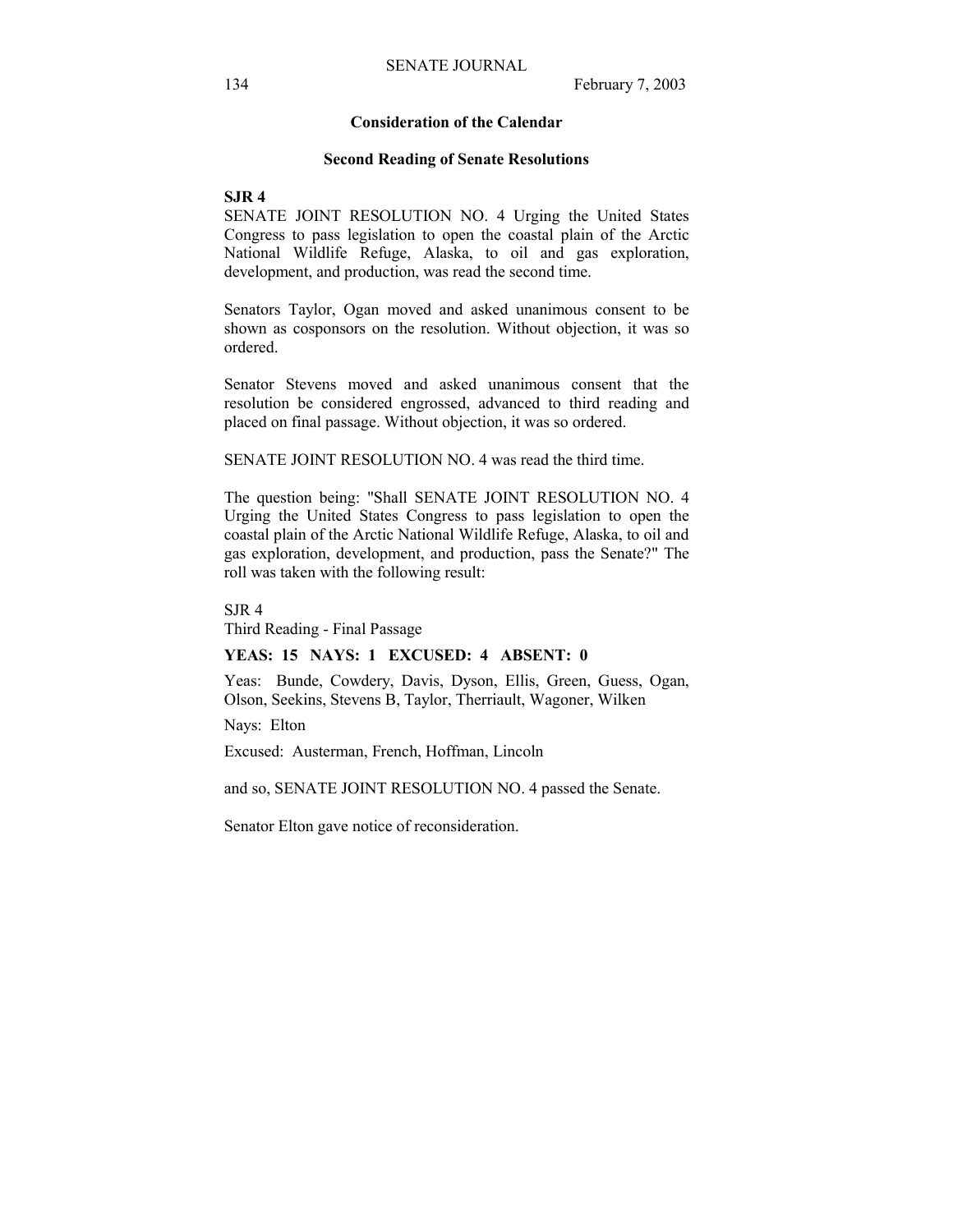February 7, 2003 135

## **Unfinished Business**

Senator Ellis moved and asked unanimous consent to be excused from a call of the Senate on February 10, to morning plane time. Without objection, Senator Ellis was excused.

#### **Announcements**

Announcements are at the end of the journal.

## **Adjournment**

Senator Stevens moved and asked unanimous consent that the Senate stand in adjournment until 11:00 a.m., June 10, 2003. Without objection, the Senate adjourned at 10:40 a.m.

> Kirsten Waid Secretary of the Senate

> > June 2003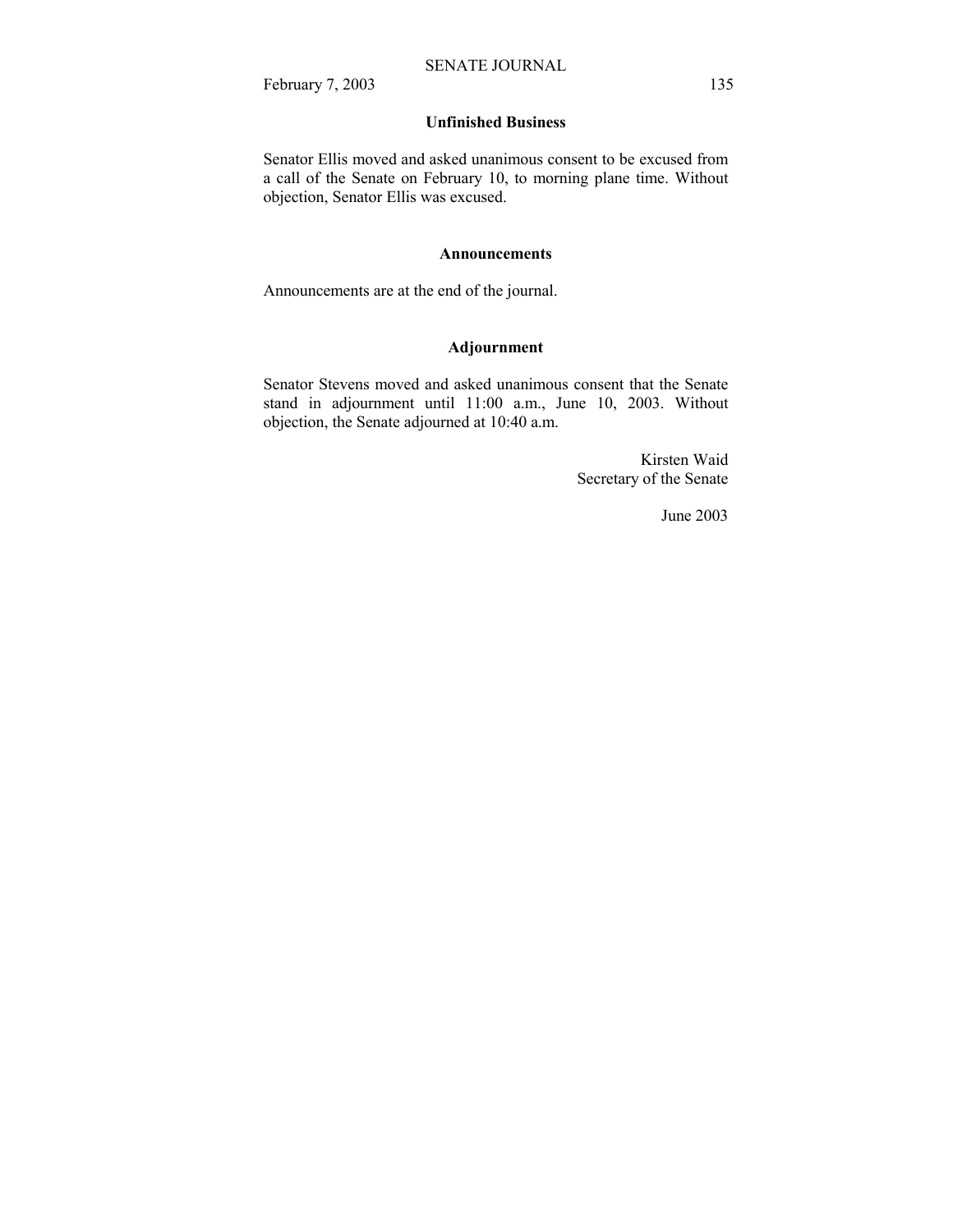#### **Announcements**

Americans with Disabilities Act Notice - Persons with disabilities who require special accommodation or alternative communication formats to access committee meetings may contact the appropriate committee office or the Legislative Information Office in their community. Reasonable advance notice is needed to accommodate the request. For further information, call the ADA Coordinator at 465-3854 Voice/465-4980 TDD.

## **STANDING COMMITTEES**

+ indicates teleconference

= indicates bill previously heard/scheduled

## **COMMUNITY & REGIONAL AFFAIRS**

| <b>Feb 07</b>             | Friday<br>No Meeting Scheduled                                                                                                        | Fahrenkamp 203            | 1:30 PM |
|---------------------------|---------------------------------------------------------------------------------------------------------------------------------------|---------------------------|---------|
| Feb 10                    | Monday<br>No Meeting Scheduled                                                                                                        | Fahrenkamp 203            | 1:30 PM |
| Feb 12<br>$+$             | Wednesday<br>-- Time and Location Change --<br>Joint w/(H) Community $\&$ Regional Affairs<br>Local Boundary Commission Annual Report | <b>Senate Finance 532</b> | 8:00 AM |
| Feb 12<br>SB 51<br>$^{+}$ | Wednesday<br>BONDS OF BOND BANK AUTHORITY                                                                                             | Fahrenkamp 203            | 1:30 PM |
| <b>Feb 14</b>             | Friday<br>No Meeting Scheduled                                                                                                        | Fahrenkamp 203            | 1:30 PM |

## **FINANCE**

| Feb 07 | Friday<br>No Meeting Scheduled                       | <b>Senate Finance 532</b> | 9:00 AM |
|--------|------------------------------------------------------|---------------------------|---------|
| Feb 11 | Tuesdav<br>Accountability in Govt: Measuring Results | <b>Senate Finance 532</b> | 9:00 AM |

Craig Holt, Government Consultant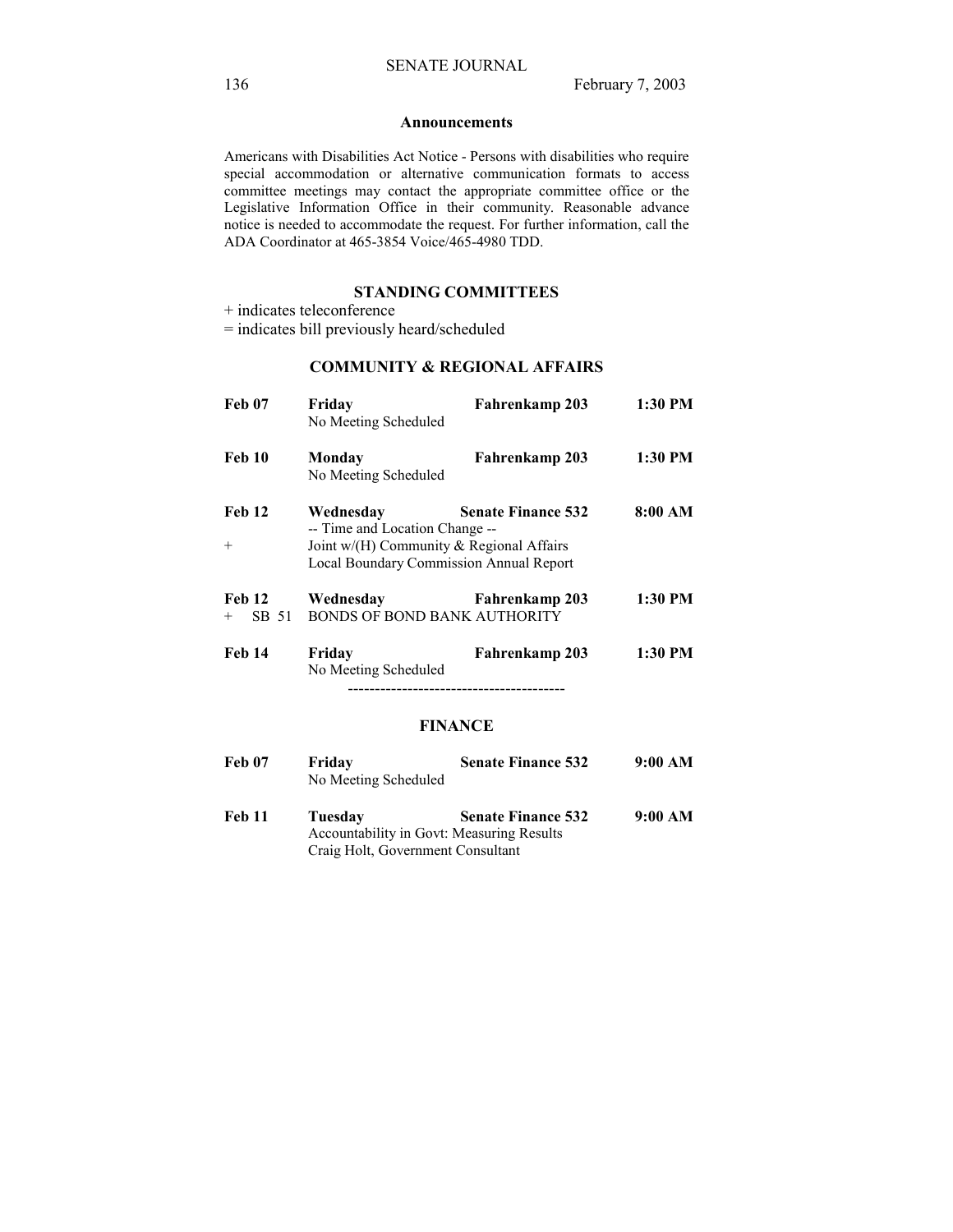# **FINANCE (continued)**

| <b>Feb 11</b> | Tuesday                          | <b>House Finance 519</b>       | 1:30 PM |  |
|---------------|----------------------------------|--------------------------------|---------|--|
|               |                                  | -- Time and Location Change -- |         |  |
|               | Joint $w/(H)$ Finance            |                                |         |  |
|               | Denali Commission                |                                |         |  |
|               | Jeff Staser, Federal Co-Chairman |                                |         |  |
| Feb 12        | Wednesday                        | <b>Senate Finance 532</b>      | 9:00 AM |  |
|               | Presentation:                    |                                |         |  |

 Permanent Fund Corp Board of Trustees ----------------------------------------

# **HEALTH, EDUCATION & SOCIAL SERVICES**

| <b>Feb 10</b> | Monday<br>No Meeting Scheduled                                                                                                                                                                       | <b>Butrovich 205</b> | $1:30$ PM |
|---------------|------------------------------------------------------------------------------------------------------------------------------------------------------------------------------------------------------|----------------------|-----------|
| <b>Feb 12</b> | Wednesday<br>Confirmation Hearing:<br>Commissioner, Dept of Health and Social<br>Services- Joel Gilbertson                                                                                           | <b>Butrovich 205</b> | $1:30$ PM |
|               | SB 25 AHFC LOANS TO EDUCATORS                                                                                                                                                                        |                      |           |
| Feb 19<br>$+$ | Wednesday<br>Joint w/(H) Health, Education and Social<br>Services and (H) Special Committee on<br>Education<br>Alaska School District Cost Study<br>Jay Chambers,<br>American Institute for Research | <b>Butrovich 205</b> | $1:30$ PM |

## **JUDICIARY**

| <b>Feb 07</b> | Friday<br>No Meeting Scheduled                                                                                         | <b>Beltz 211</b>     | 1:30 PM |
|---------------|------------------------------------------------------------------------------------------------------------------------|----------------------|---------|
| Feb 10        | Monday<br>-- Location Change --<br>Joint w/(H) Judiciary<br>Confirmation Hearing:<br>Attorney General- Gregg D. Renkes | <b>Butrovich 205</b> | 1:30 PM |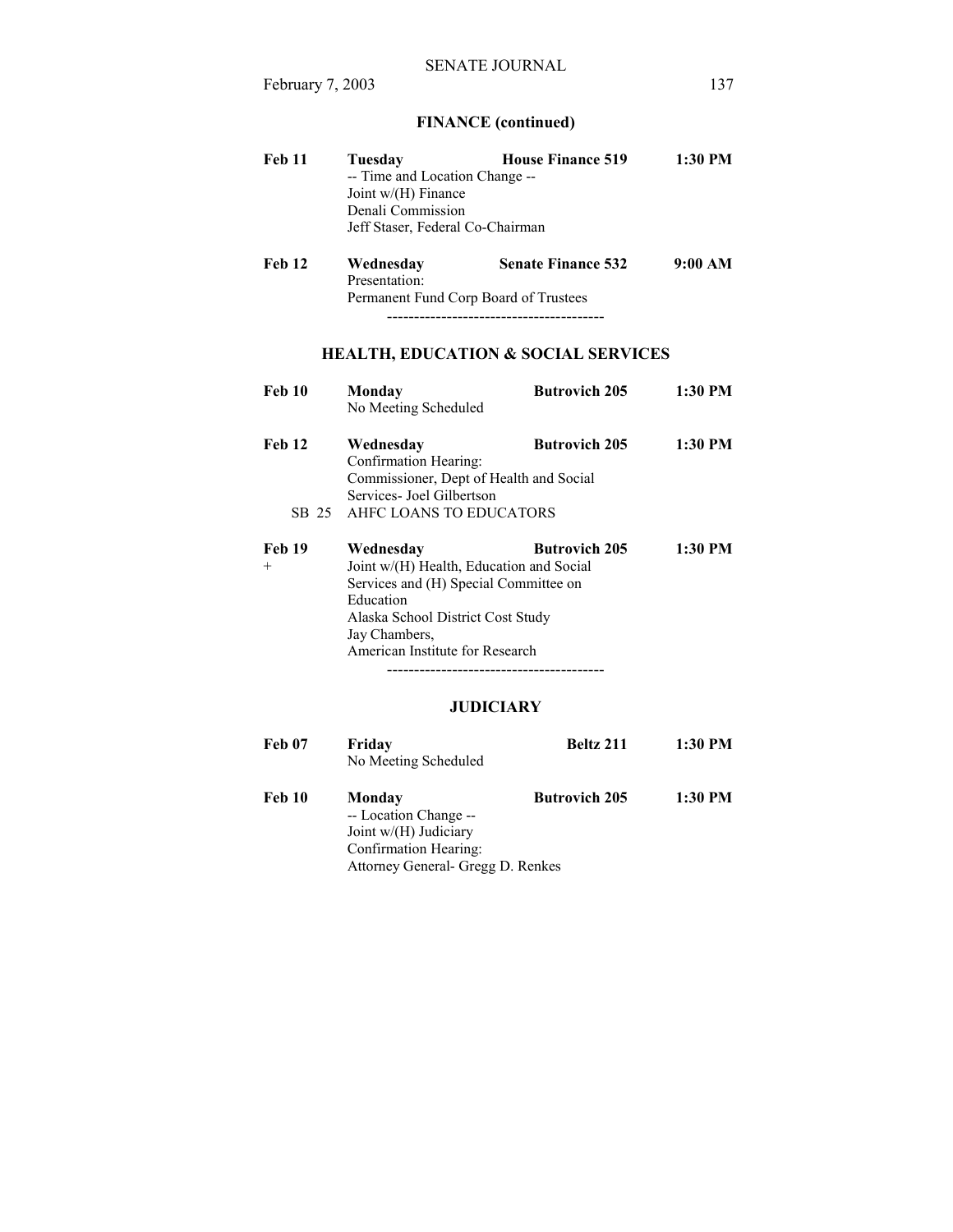# **JUDICIARY (continued)**

| <b>Feb 12</b>                     | Wednesday<br>Overview: Dept of Corrections<br>Marc Antrim, Commissioner<br>Portia Parker, Assistant Commissioner<br>Overview: Office of Public Advocacy<br>Brant McGee, Director<br>Overview: Public Defender Agency<br>Barbara Brink, Public Defender | Beltz 211                 | 1:30 PM   |
|-----------------------------------|--------------------------------------------------------------------------------------------------------------------------------------------------------------------------------------------------------------------------------------------------------|---------------------------|-----------|
| <b>Feb 14</b>                     | Friday<br>No Meeting Scheduled                                                                                                                                                                                                                         | Beltz 211                 | 1:30 PM   |
|                                   | <b>LABOR &amp; COMMERCE</b>                                                                                                                                                                                                                            |                           |           |
| <b>Feb 11</b>                     | Tuesday<br>No Meeting Scheduled                                                                                                                                                                                                                        | Beltz 211                 | 1:30 PM   |
| <b>Feb 13</b><br>SB 20<br>$=$ $-$ | <b>Thursday</b><br><b>EXTEND BOARD OF MARINE PILOTS</b>                                                                                                                                                                                                | Beltz 211                 | 1:30 PM   |
| <b>Feb 26</b>                     | Wednesday<br>-- Time and Location Change --<br>Joint w/(H) Labor and Commerce<br>Confirmation Hearings:<br>Regulatory Commission of Alaska-<br>Dave Harbour<br>Mark Johnson                                                                            | <b>Senate Finance 532</b> | $3:15$ PM |
|                                   | <b>RESOURCES</b>                                                                                                                                                                                                                                       |                           |           |
| <b>Feb 07</b>                     | Friday<br>No Meeting Scheduled                                                                                                                                                                                                                         | <b>Butrovich 205</b>      | 3:30 PM   |
| <b>Feb 10</b>                     | Monday                                                                                                                                                                                                                                                 | <b>Butrovich 205</b>      | 3:30 PM   |

No Meeting Scheduled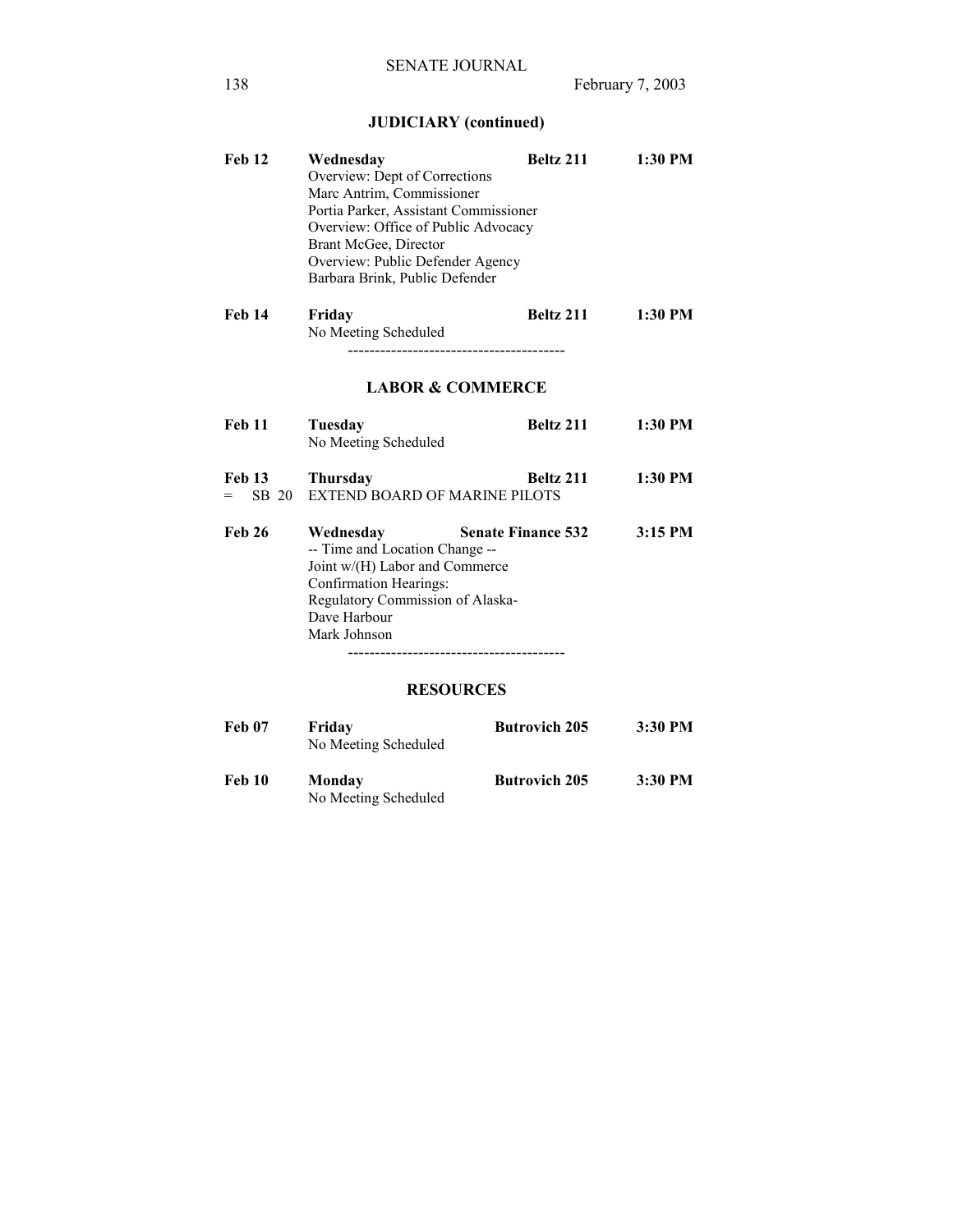# **RESOURCES (continued)**

| <b>Feb 12</b> | Wednesday<br>Confirmation Hearing:<br>Commissioner, Dept of Natural Resources-<br>Tom Irwin<br>Overview:<br>Dept of Environmental Conservation | <b>Butrovich 205</b>      | 3:30 PM   |
|---------------|------------------------------------------------------------------------------------------------------------------------------------------------|---------------------------|-----------|
| <b>Feb 14</b> | Friday<br>No Meeting Scheduled                                                                                                                 | <b>Butrovich 205</b>      | 3:30 PM   |
| <b>Feb 17</b> | Monday<br>No Meeting Scheduled                                                                                                                 | <b>Butrovich 205</b>      | 3:30 PM   |
| <b>Feb 19</b> | Wednesday<br>-- Time and Location Change --<br>Joint $w/(H)$ Resources<br>Mining Industry Overview                                             | <b>Senate Finance 532</b> | $1:00$ PM |
| <b>Feb 21</b> | Friday<br>No Meeting Scheduled                                                                                                                 | <b>Butrovich 205</b>      | 3:30 PM   |

----------------------------------------

## **STATE AFFAIRS**

| <b>Feb 11</b> | Tuesday                                 | Beltz 211 | 3:30 PM |
|---------------|-----------------------------------------|-----------|---------|
|               | SB 9 CLEANUP OF ILLEGAL DRUG SITES      |           |         |
| SIR 6         | CONST AM: 90 DAY LEGISLATIVE SESSION    |           |         |
| SCR 1         | SUPPORT ROADS/HOT SPRINGS LOOP ROAD     |           |         |
| SIR 5         | DESTROY BRADY BILL RECORDS              |           |         |
|               |                                         |           |         |
| Feb 13        | <b>Thursday</b><br>No Meeting Scheduled | Beltz 211 | 3:30 PM |

----------------------------------------

# **TRANSPORTATION**

| <b>Feb 11</b> | Tuesday | <b>Butrovich 205</b>                             | $1:30$ PM |
|---------------|---------|--------------------------------------------------|-----------|
|               |         | + SB 31 RAILROAD UTILITY CORRIDOR TO & IN CANADA |           |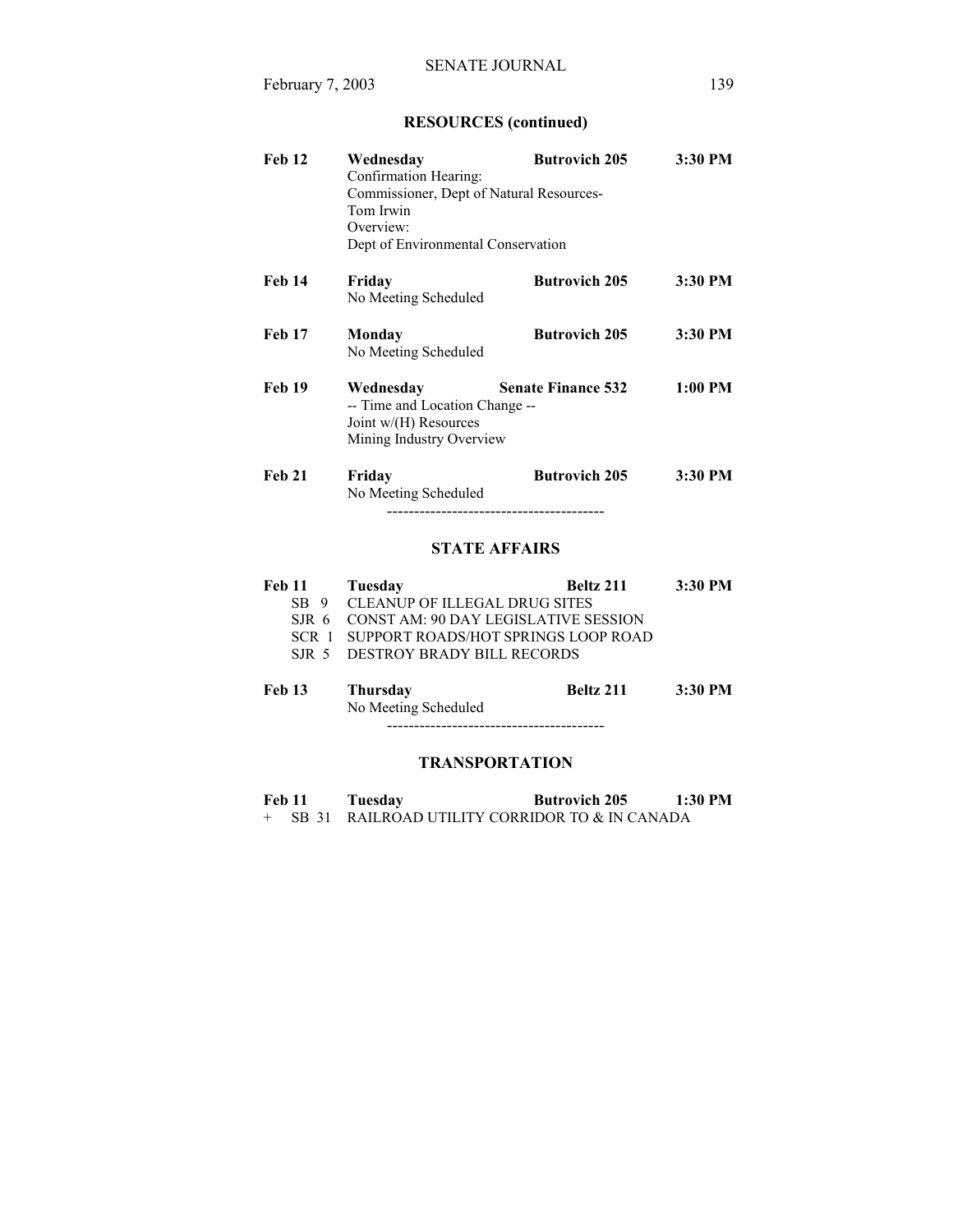# **TRANSPORTATION (continued)**

| Feb 18                       | Tuesday                                 | <b>Butrovich 205</b>                          | 1:30 PM |  |  |
|------------------------------|-----------------------------------------|-----------------------------------------------|---------|--|--|
|                              | SB 40 CONSTRUCTION OF HIGHWAYS BY DOTPF |                                               |         |  |  |
|                              |                                         | SB 53 REVOKE DRIVER'S LIC. FOR FATAL ACCIDENT |         |  |  |
|                              |                                         |                                               |         |  |  |
| <b>FINANCE SUBCOMMITTEES</b> |                                         |                                               |         |  |  |
| <b>FISH &amp; GAME</b>       |                                         |                                               |         |  |  |

Feb 11 Tuesday **Senate Finance 532** 3:30 PM Budget Overview: Dept of Fish and Game ----------------------------------------

## **LABOR & WORKFORCE DEVELOPMENT**

| <b>Feb 13</b> | <b>Thursday</b>                         | Beltz 211 | 8:00 AM |
|---------------|-----------------------------------------|-----------|---------|
|               | Budget Overview:                        |           |         |
|               | Dept of Labor and Workforce Development |           |         |
|               |                                         |           |         |

## **NATURAL RESOURCES**

| Feb 12        | Wednesday<br>$-$ Rescheduled to $2/20/03 -$<br>Budget Overview:<br>Dept of Natural Resources | <b>Beltz 211</b> | 8:00 AM |
|---------------|----------------------------------------------------------------------------------------------|------------------|---------|
| <b>Feb 20</b> | <b>Thursday</b><br>$-$ Rescheduled from $2/12/03 -$                                          | <b>Beltz 211</b> | 8:00 AM |
| $+$           | <b>Budget Overview:</b>                                                                      |                  |         |
|               | Dept of Natural Resources                                                                    |                  |         |
|               |                                                                                              |                  |         |

## **PUBLIC SAFETY**

| Feb 18 | Tuesdav                                  | <b>Senate Finance 532</b> | 4:00 PM |
|--------|------------------------------------------|---------------------------|---------|
|        | Joint w/(H) Public Safety Budget Subcmte |                           |         |
|        | Budget Overview: Dept of Public Safety   |                           |         |
|        |                                          |                           |         |